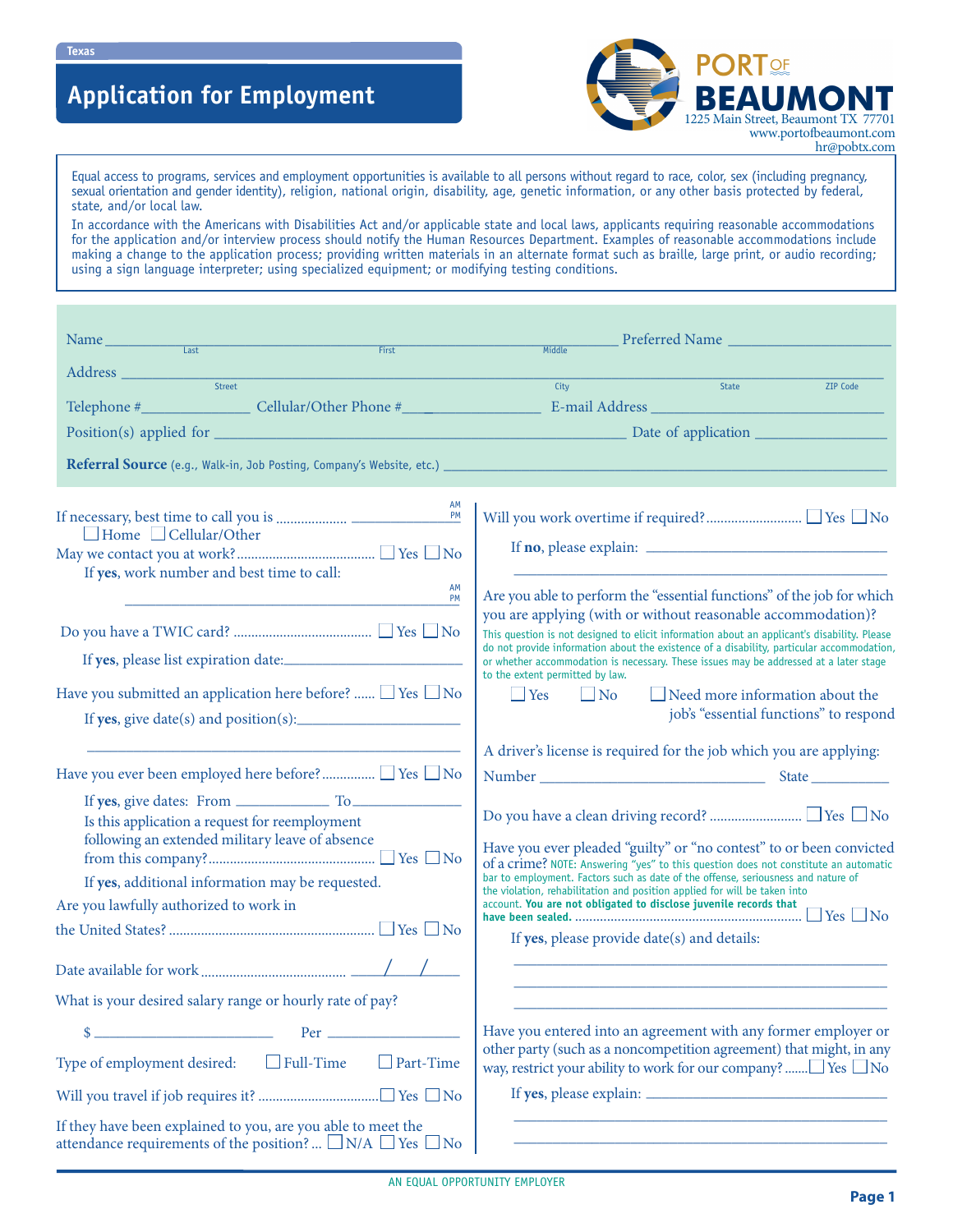| <b>Employment History</b>                                                   |             |                                                                        |                                                                          |  |
|-----------------------------------------------------------------------------|-------------|------------------------------------------------------------------------|--------------------------------------------------------------------------|--|
| Starting with your most recent employer, provide the following information. |             |                                                                        |                                                                          |  |
| Employer                                                                    | Telephone # |                                                                        | Month<br>Year<br>Month<br>Year<br>Dates employed:<br>to                  |  |
| Street address                                                              | City        | State                                                                  | <b>Compensation (Starting)</b>                                           |  |
| Starting job title/final job title                                          |             |                                                                        | \$<br>$\Box$ Hourly<br>$\Box$ Salary<br>per                              |  |
|                                                                             |             |                                                                        | \$<br>Commission/Bonus/Other Compensation                                |  |
| Immediate supervisor and title (for most recent position held)              |             | May we contact for reference?                                          | <b>Compensation (Final)</b>                                              |  |
| Why did you leave?                                                          |             | $\Box$ No<br>$\Box$ Yes<br>$L$ Later<br>E-mail:                        | \$<br>$\Box$ Hourly<br>Salary<br>per                                     |  |
|                                                                             |             |                                                                        | \$<br>Commission/Bonus/Other Compensation                                |  |
| Summarize the type of work performed and job responsibilities.              |             |                                                                        |                                                                          |  |
| What did you like most about your position?                                 |             |                                                                        |                                                                          |  |
| What were the things you liked least about the position?                    |             |                                                                        |                                                                          |  |
| Employer                                                                    | Telephone # |                                                                        | Month<br>Month<br>Year<br>Year<br>Dates employed:<br>to                  |  |
| Street address                                                              | City        | <b>State</b>                                                           | <b>Compensation (Starting)</b>                                           |  |
| Starting job title/final job title                                          |             |                                                                        | \$<br>$\Box$ Hourly<br>Salary<br>per                                     |  |
|                                                                             |             |                                                                        | \$<br>Commission/Bonus/Other Compensation                                |  |
| Immediate supervisor and title (for most recent position held)              |             | May we contact for reference?                                          | <b>Compensation (Final)</b>                                              |  |
| Why did you leave?                                                          |             | $\Box$ Later<br>$\Box$ Yes<br>$\blacksquare$ No<br>E-mail:             | \$<br>$\Box$ Hourly<br>Salary<br>per                                     |  |
|                                                                             |             |                                                                        | \$<br>Commission/Bonus/Other Compensation                                |  |
| Summarize the type of work performed and job responsibilities.              |             |                                                                        |                                                                          |  |
| What did you like most about your position?                                 |             |                                                                        |                                                                          |  |
| What were the things you liked least about the position?                    |             |                                                                        |                                                                          |  |
| Employer                                                                    | Telephone # |                                                                        |                                                                          |  |
|                                                                             |             |                                                                        | Year<br>Month<br>Year<br>Month<br>Dates employed:<br>to                  |  |
| Street address                                                              | City        | <b>State</b>                                                           | <b>Compensation (Starting)</b>                                           |  |
| Starting job title/final job title                                          |             |                                                                        | \$<br>Hourly<br>Salary<br>per                                            |  |
|                                                                             |             |                                                                        | \$<br>Commission/Bonus/Other Compensation<br><b>Compensation (Final)</b> |  |
| Immediate supervisor and title (for most recent position held)              |             | May we contact for reference?<br>$\blacksquare$ No<br>Yes<br>$L$ Later | \$                                                                       |  |
| Why did you leave?                                                          |             | E-mail:                                                                | $\Box$ Hourly<br>$\Box$ Salary<br>per                                    |  |
| Summarize the type of work performed and job responsibilities.              |             |                                                                        | \$<br>Commission/Bonus/Other Compensation                                |  |
|                                                                             |             |                                                                        |                                                                          |  |
| What did you like most about your position?                                 |             |                                                                        |                                                                          |  |
| What were the things you liked least about the position?                    |             |                                                                        |                                                                          |  |
| Employer                                                                    | Telephone # |                                                                        | Month<br>Year<br>Month<br>Year                                           |  |
| Street address                                                              | City        | <b>State</b>                                                           | Dates employed:<br>to<br><b>Compensation (Starting)</b>                  |  |
|                                                                             |             |                                                                        | \$<br>$\Box$ Hourly<br>$\Box$ Salary                                     |  |
| Starting job title/final job title                                          |             |                                                                        | per<br>\$                                                                |  |
| Immediate supervisor and title (for most recent position held)              |             | May we contact for reference?                                          | Commission/Bonus/Other Compensation<br><b>Compensation (Final)</b>       |  |
|                                                                             |             | $\Box$ No<br>$\Box$ Later<br>$\Box$ Yes                                | \$<br>$\Box$ Hourly<br>$\Box$ Salary<br>per                              |  |
| Why did you leave?                                                          |             | E-mail:                                                                | \$<br>Commission/Bonus/Other Compensation                                |  |
| Summarize the type of work performed and job responsibilities.              |             |                                                                        |                                                                          |  |
| What did you like most about your position?                                 |             |                                                                        |                                                                          |  |
|                                                                             |             |                                                                        |                                                                          |  |
| What were the things you liked least about the position?                    |             |                                                                        |                                                                          |  |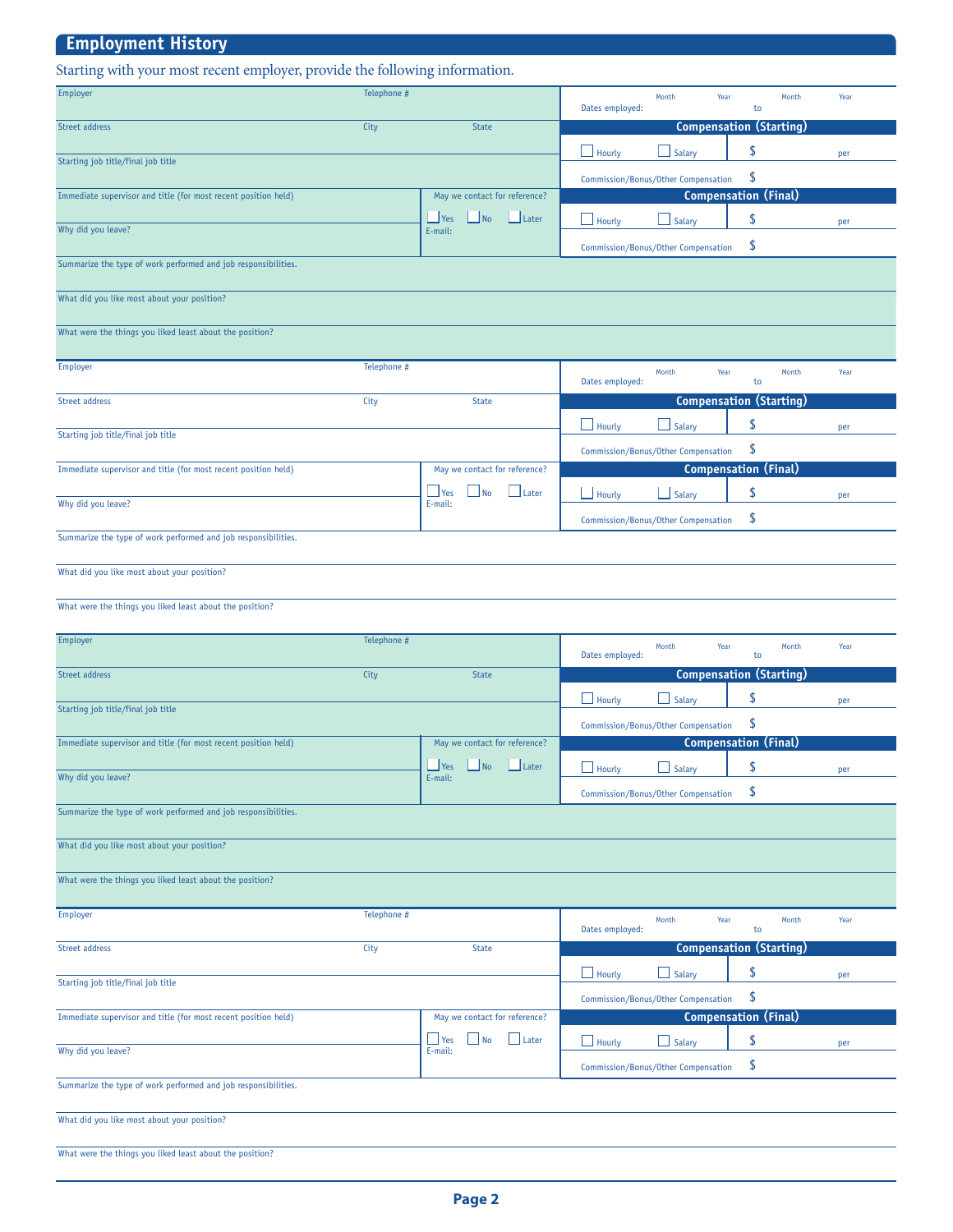| <b>Employment History (continued)</b>                                                                                                                       |
|-------------------------------------------------------------------------------------------------------------------------------------------------------------|
| Explain any gaps in your employment, other than those due to personal illness, injury, or disability.                                                       |
|                                                                                                                                                             |
|                                                                                                                                                             |
|                                                                                                                                                             |
|                                                                                                                                                             |
|                                                                                                                                                             |
|                                                                                                                                                             |
|                                                                                                                                                             |
|                                                                                                                                                             |
|                                                                                                                                                             |
| <b>Skills and Qualifications</b>                                                                                                                            |
| Summarize any special training, skills, languages, licenses, and/or certificates that may assist you in performing the position for which you are applying: |

**Computer Skills** (Include software titles and level of experience, such as basic, intermediate, or advanced.)

| $\Box$ Word Processing $\Box$ | Level: | $\Box$ Internet | Level: |
|-------------------------------|--------|-----------------|--------|
| $\Box$ Spreadsheet $\Box$     | Level: | $\Box$ Other    | Level: |
| $\Box$ Presentation           | Level: | $\Box$ Other    | Level: |
| $E$ -mail                     | Level: | $\Box$ Other    | Level: |

\_\_\_\_\_\_\_\_\_\_\_\_\_\_\_\_\_\_\_\_\_\_\_\_\_\_\_\_\_\_\_\_\_\_\_\_\_\_\_\_\_\_\_\_\_\_\_\_\_\_\_\_\_\_\_\_\_\_\_\_\_\_\_\_\_\_\_\_\_\_\_\_\_\_\_\_\_\_\_\_\_\_\_\_\_\_\_\_\_\_\_\_\_\_\_\_\_\_\_\_\_\_\_\_\_\_\_\_ \_\_\_\_\_\_\_\_\_\_\_\_\_\_\_\_\_\_\_\_\_\_\_\_\_\_\_\_\_\_\_\_\_\_\_\_\_\_\_\_\_\_\_\_\_\_\_\_\_\_\_\_\_\_\_\_\_\_\_\_\_\_\_\_\_\_\_\_\_\_\_\_\_\_\_\_\_\_\_\_\_\_\_\_\_\_\_\_\_\_\_\_\_\_\_\_\_\_\_\_\_\_\_\_\_\_\_\_ \_\_\_\_\_\_\_\_\_\_\_\_\_\_\_\_\_\_\_\_\_\_\_\_\_\_\_\_\_\_\_\_\_\_\_\_\_\_\_\_\_\_\_\_\_\_\_\_\_\_\_\_\_\_\_\_\_\_\_\_\_\_\_\_\_\_\_\_\_\_\_\_\_\_\_\_\_\_\_\_\_\_\_\_\_\_\_\_\_\_\_\_\_\_\_\_\_\_\_\_\_\_\_\_\_\_\_\_

## **Educational Background**

Starting with your most recent school attended, provide the following information.

| <b>School (include City and State)</b> | # of Years<br>Completed | Completed                                                                                                           | <b>GPA</b><br><b>Class Rank</b> | Major/Minor |
|----------------------------------------|-------------------------|---------------------------------------------------------------------------------------------------------------------|---------------------------------|-------------|
|                                        |                         | $\Box$ Diploma $\Box$ GED<br>□ Degree<br>Certification _______________                                              |                                 |             |
|                                        |                         | $\square$ Diploma $\square$ GED<br>Degree ___________________<br>$\Box$ Other                                       |                                 |             |
|                                        |                         | $\Box$ Diploma $\Box$ GED<br>Degree ____________________<br>Certification __________________<br>$\Box$ Other $\Box$ |                                 |             |
|                                        |                         | $\square$ Diploma $\square$ GED<br>Degree __________________<br>Certification<br>$\Box$ Other                       |                                 |             |

## **References**

List names and telephone numbers of three business/work references who are *not* related to you and are *not* previous supervisors. If not applicable, list three school or personal references who are *not* related to you.

| <b>Name</b> | <b>Title</b> | Relationship<br>to You | Telephone | E-mail | # of Years<br>Known |
|-------------|--------------|------------------------|-----------|--------|---------------------|
|             |              |                        |           |        |                     |
|             |              |                        |           |        |                     |
|             |              |                        |           |        |                     |
|             |              |                        |           |        |                     |